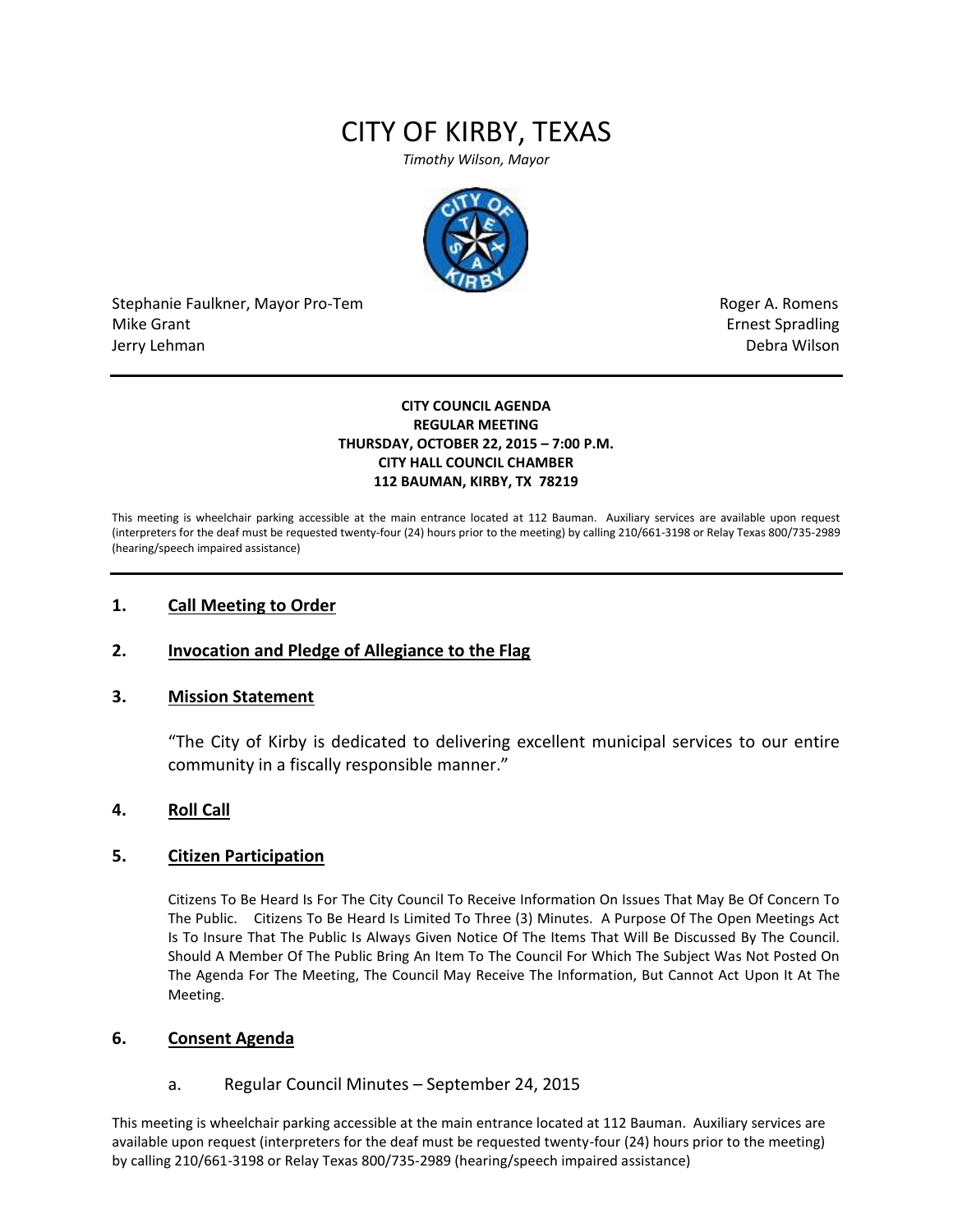b. Accept Investment Report Quarter Ending September 30, 2015

# **7. Presentations**

- a. Proclamation B.A.N. Road Rage Recognizing Braylon Anthony Nelson
- b. Recognition Of All Participants Supporting National Night Out
- c. Solar Panel Program Presentation CPS Energy
- d. City Water and Sewer Lines Presentation Roger Aguillon, Director of Public Works

## **8. Discussion And Possible Action**

- a. Discussion And Possible Action To Consider Ordinance No. O-2015-775 Designating The Official City Newspaper For Publication of Matters Pertaining To The City Of Kirby
- b. Discussion And Possible Action Establishing Goals For The City Of Kirby
- c. Discussion And Possible Action To Consider The Recommendation From The Ordinance Review Committee Regarding Chapters 90 And 93 From The Codified Ordinances
- d. Discussion And Possible Action To Consider Resolution No. R-2015-661 Authorizing A Master Equipment Lease Purchase Agreement Between Community First National Bank, As Lessor, And City Of Kirby, As Lessee,

## **9. Department Updates**

- a. Administration
- b. Public Works
- c. Finance
- d. Fire
- e. Police
- f. Animal Control

## **10. Requests and Announcements**

a. Requests By Mayor And Council Members For Items To Be Placed On Future City Council Agendas And Announcements On City Events/Community Interests

This meeting is wheelchair parking accessible at the main entrance located at 112 Bauman. Auxiliary services are available upon request (interpreters for the deaf must be requested twenty-four (24) hours prior to the meeting) by calling 210/661-3198 or Relay Texas 800/735-2989 (hearing/speech impaired assistance)